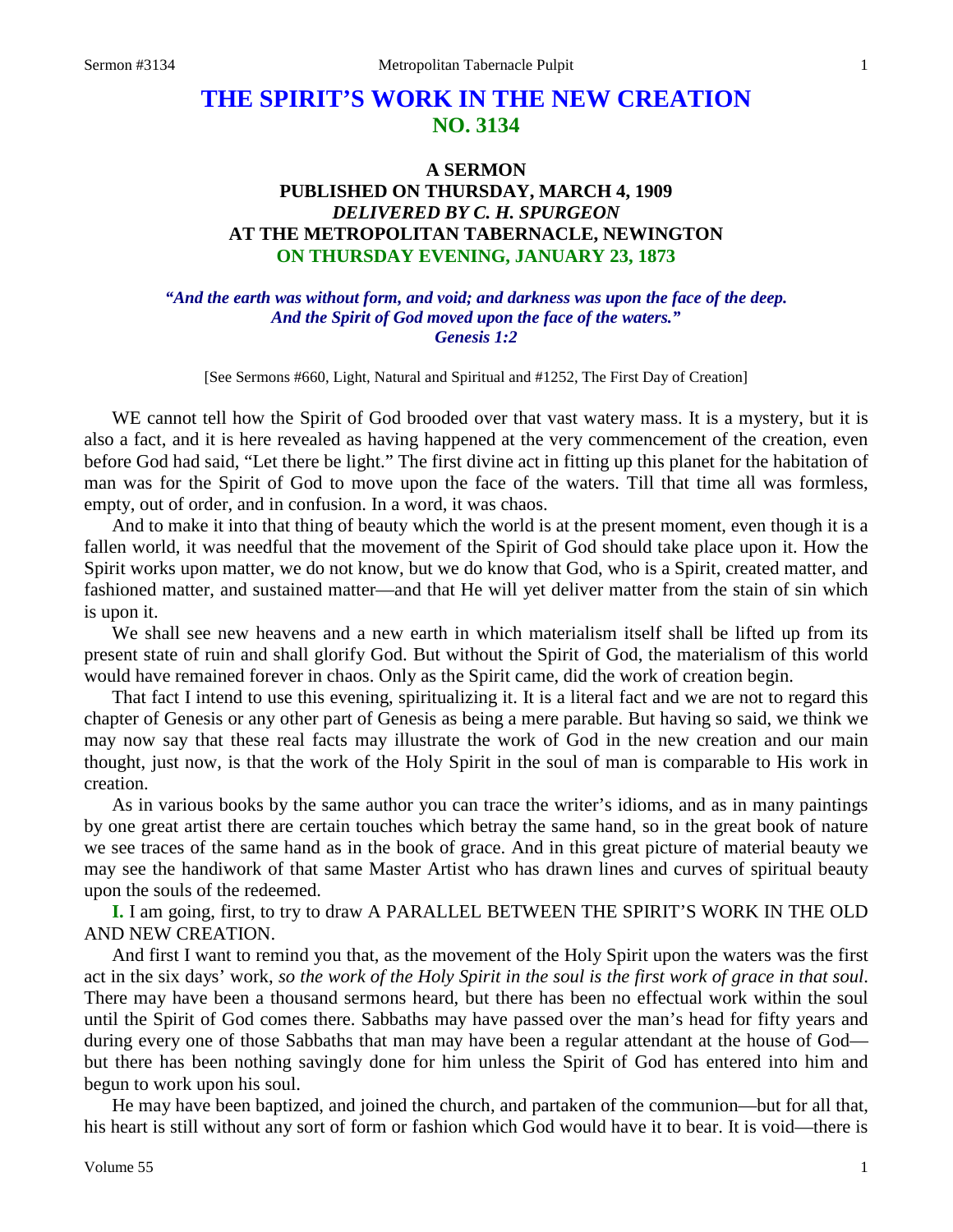no life of God within it, no faith in Christ, no true hope for the future. It is emptiness itself, notwithstanding all that has been done, if the Spirit of God has not been at work in it.

It is a very humbling truth, but a truth notwithstanding its humiliating form, that the best man that mere morality ever produced is still "without form and void" if the Spirit of God has not come upon him. All the efforts of men which they make by nature, when stirred up by the example of others or by godly precepts, produce nothing but chaos in another shape.

Some of the mountains may have been leveled, but valleys have been elevated into other mountains. Some vices have been discarded, but only to be replaced by other vices that are, perhaps, even worse. Or certain transgressions have been forsaken for a while, only to be followed by a return to the selfsame sins, so that it has happened unto them, as Peter writes, "according to the true proverb, The dog is turned to his own vomit again; and the sow that was washed to her wallowing in the mire."

Unless the Spirit of God has been at work within him, the man is still, in the sight of God, "without form and void" as to everything which God can look upon with pleasure. What! Is it so when a man has made great efforts and has really done his best? Yes, for, "that which is born of the flesh is flesh." Even when the flesh does its best, its fairest offspring is still only flesh.

Water will naturally rise as high as its own source, but without extraneous pressure, it will never rise any higher. And humanity may rise as high as humanity can rise, but it can never get any higher until the Spirit of God imparts a supernatural force to it. "Except a man be born again (born from above), he cannot see the kingdom of God." The very first act in the great work of the new creation is that the Spirit of God moves upon the soul as He moved upon the face of the waters.

The second thing I ask you to note is that *to this work nothing whatever is contributed by the man himself.* "The earth was without form and void," so it could not do anything to help the Spirit. "Darkness" was upon the face of the deep." The Spirit found no light there—it had to be created. There was nothing whatever there to help the Spirit of God—no agencies at work to say to Him, "We have been preparing the way for Your coming. We needed Your assistance. We were waiting for You and we rejoice that You have come to finish the work that we have begun." There was nothing of the kind.

And sad as the truth is, in unregenerate man there is nothing whatever that can help the Spirit of God. The heart of man promises help, but "the heart is deceitful above all things, and desperately wicked." The will has great influence over the man, but the will is itself depraved, so it tries to play the tyrant over all the other powers of the man—and it refuses to become the servant of the eternal Spirit of truth.

If I am never to preach the Gospel to a sinner till I see something in him that will help the Holy Ghost to save him, I shall never be able to preach the Gospel at all. And if Jesus Christ never saves a man till He sees something in that man that cries to Christ to save Him, then no man will ever be saved. We are, by nature, not merely like the man who was wounded on his way from Jerusalem to Jericho and who was left on the road half dead, but we are wholly "dead in trespasses and sins," and in the dead sinner there is nothing that can help his own resurrection.

There is not a hand there to be lifted, nor even an ear to hear, nor an eye to see, nor a pulse that can beat. We do not exaggerate nor go beyond the truth when we say this. And every man is thus dead till the Spirit of God comes to him. And when the Spirit comes to him, He finds nothing in the man that can co-operate with the Spirit of God, but everything that is to be good must be created in him, brought to him and be infused into him.

What is needed is not the flaming of sparks that have almost expired—not the strengthening of a life that was almost dead through faintness—the Spirit has to deal with death, and rottenness, and corruption. Man's nature is a charnel-house and a sepulchre—and a little hell—and God's Spirit must bring to it that which is living, and good, and pleasing in God's sight if it is ever to be there.

But more than that, in the old creation, not only was there nothing whatever that could help the Holy Spirit, but *there seemed nothing at all congruous to the Spirit*. I mean, for instance, that the Spirit of God is the Spirit of order, but there was disorder. He is the Spirit of light, but there was darkness. Does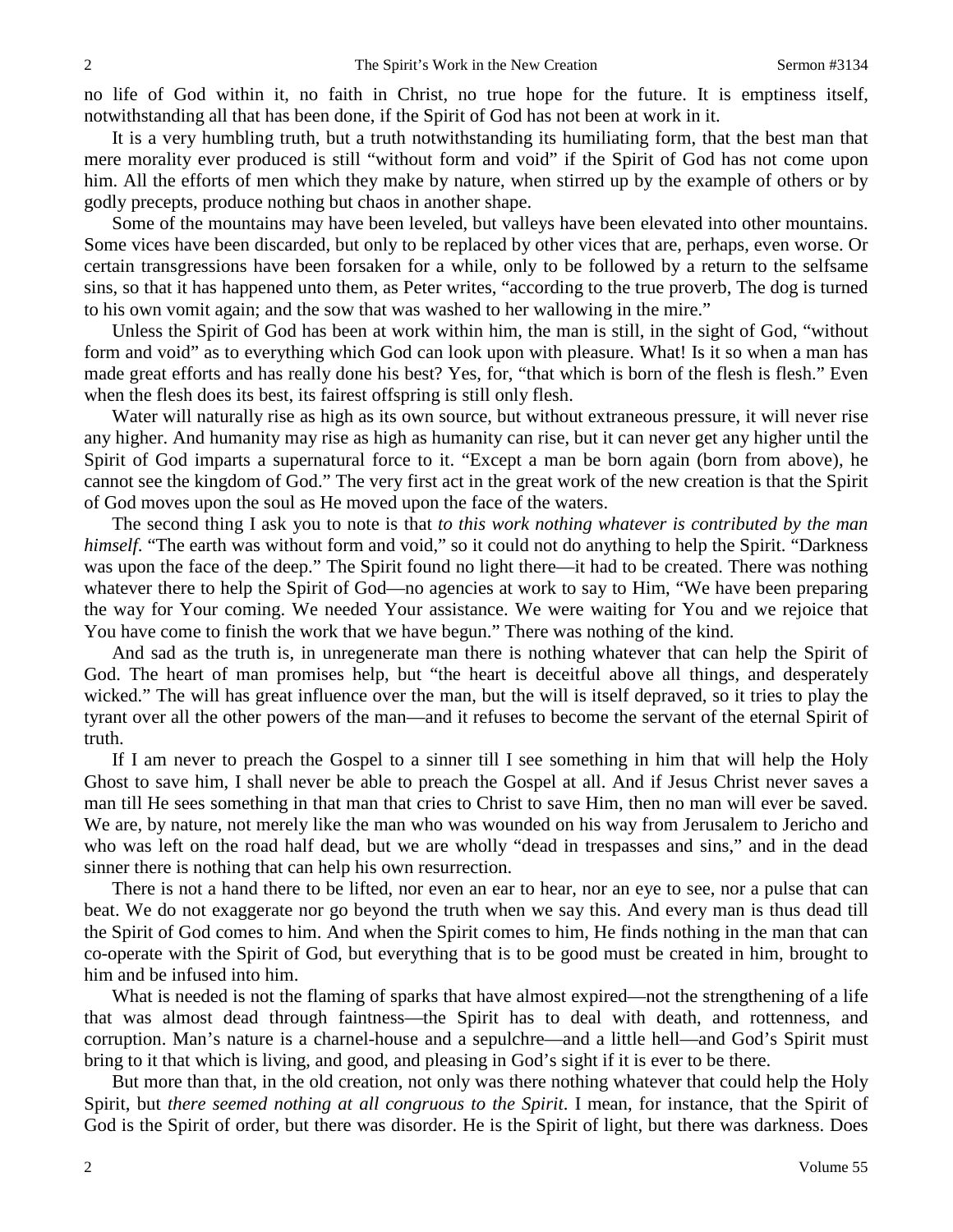it not seem a strange thing that the Spirit of God should have come there at all? Adored in His excellent glory in the heaven where all is order and all is light, why should He come to brood over that watery deep and to bring the great work of bringing order out of chaos?

And in a similar fashion, often and often have we asked—Why should the Spirit of God ever have come into our hearts? What was there in us to induce the Spirit of God to begin a work of grace in us? We admire the condescension of Jesus in leaving heaven to dwell upon earth, but do we not equally admire the condescension of the Holy Spirit in coming to dwell in such poor hearts as ours?

Jesus dwelt *with* sinners, but the Holy Spirit dwells *in* us. If it were possible for the condescension of the incarnation to be outdone, it would be in the indwelling of the Holy Ghost in the hearts of men. This is a miracle of mercy indeed, for I say again, there is nothing in the heart by nature that can at all please the Holy Spirit, but there is everything there that can grieve Him.

The Spirit would beget in us repentance for sin, but the heart is hard as a rock. The Spirit would work in us faith, but the heart is full of unbelief. The Spirit would make us pure, but the heart is fond of sin. The Spirit would lead us towards God, but all our passions incline us to run away from Him and to run to everything that is contrary to Him. Yet does the Spirit of God come and work in us while our heart is nothing but chaos and our nature is full of darkness. For this wonderful mercy, let us bless and love the Spirit of God.

Notice, also, that *the Spirit of God is as mysterious in His coming into human hearts as He was in His working in the old creation*. I said before that we cannot explain how the Spirit of God brooded over the face of the waters. Some try to fetch a meaning out of the Hebrew word, but I believe it helps them very little. It is one of the deep mysteries of Scripture. Ever must the contact of the Spirit with materialism remain a marvel—and can we ever tell how the Spirit of God comes and deals with sinful men? We know that our Savior Himself said to Nicodemus, "The wind bloweth where it listeth, and thou hearest the sound thereof, but canst tell whence it cometh and whither it goeth: so is every one that is born of the Spirit."

But mysterious as it is, it is real—as those know who have experienced it—and as those may see who will watch the effects which the Spirit produces upon the hearts of men. I would like to ask all in this present assembly whether they know anything about the mysterious working of the Holy Spirit in their souls.

Beloved hearers, there may be many things of which you may be ignorant and yet you may be none the worse for that ignorance. But if you are ignorant of the working of the Holy Spirit in your spirit, then you are ignorant of eternal life—ignorant of the one thing needful to deliver you from hell and lift you up to heaven.

Have you ever experienced within your spirit a power divine that turned you from your old habits and old ways—and that made such a radical change in you that you are no longer what you once were a change that was practically to you a new birth, a new creation? I pray you not to deceive yourselves about this matter.

Sinners had to be born again in the apostles' time and they must be born again now if they are ever to see or to enter the kingdom of God. It was necessary that they should be regenerated in the days of Christ, but it is equally necessary now. And it is not merely necessary for people who have been to prison or who have been thieves and drunkards—it is equally needful for you, the children of godly parents, for you respectable people, for you who have never done a dishonorable action in all your lives.

You are not yet partakers of the divine nature unless the Spirit of God, in the deep mystery of His almighty power, has wrought that new life in your soul. Solemnly have I asked myself this question, "Have I been born again?" And I urge each one of you earnestly to examine yourselves upon this allimportant matter.

Do you know that this new life has been put within you? Let none of us be satisfied unless we know that it is so. What an awful thing it would be to be in doubt whether I am a child of God or not—whether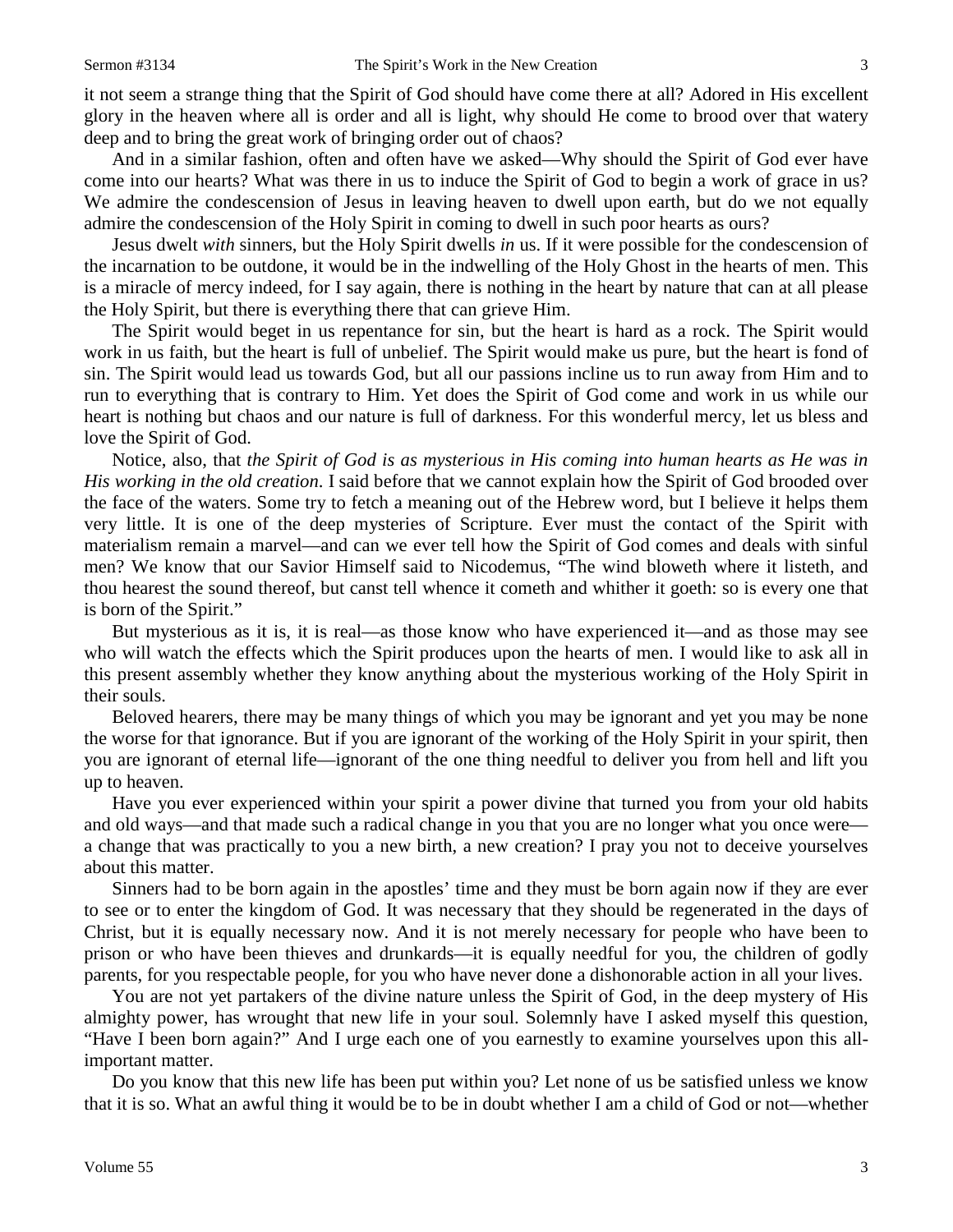I am on the road to heaven or not! May God grant that none of us may be in such doubt, even for an hour—but may we have absolute certainty upon this point, mysterious though it be!

We have so far noted that the Spirit of God moved upon the face of the waters as the first act of the six-days' work and that by this movement nothing on the earth contributed or was congruous, that this movement was a mystery and yet very real.

Note, next, that *this movement was most effectual*. "The earth was without form, and void," but that did not defeat the purpose of the Spirit of God. "Darkness was upon the face of the deep," but He could work in the dark. The darkness did not hinder Him, and blessed be God, the deep depravity of our nature does not prevent the Holy Ghost from creating it anew in Christ Jesus.

Without God, the turning of a heart of stone into flesh would surely be impossible. And if there had ever been an impossibility of impossibilities, I feel that the changing of my nature would have been that impossibility—and each Christian here may feel the same with regard to himself or herself. But nothing is too hard for the Lord. Though a man may have had no knowledge of the Gospel up to the time when the Spirit of God comes upon him, or though he may have been as violently opposed to that Gospel as he possibly could be, yet let the Spirit of God savingly deal with that man and all hindrances disappear, all opposition gives way, and the work of grace is effectually accomplished.

Light came when God said, "Let there be light." The waters were separated, the dry land appeared, and the winged fowl, and the fish that swim in the deep, and the cattle that crowd the fields, and man himself in the image of God—all these came at the Lord's command. Chaos had become a garden and death blossomed into life.

It only needed the Spirit of God to come and then the work was effectually done, and this is a point I want to mention as good cheer to some who are here. You may be dead in sin, but the Spirit of God can quicken you. Dear brother, you may be preaching to those who are dead in sin, but preach the Gospel to them all the same. It is your business to preach the Gospel to dead sinners, for it is the Gospel that makes the dead to live.

If we had to look for some natural goodness in the sinner before we preached the Gospel to him, we should never preach to him at all. But we have to go to him where he is, with darkness over his soul, and ruin and confusion all around—and while we preach the Word, the Spirit of God accompanies it with saving power and the man is made to live—and he is fashioned in the image of God.

Blessed be God, the Spirit's work is always effectual. It is possible to grieve and to resist the Holy Ghost, but when He puts forth His almighty power, then He is irresistible. The will is sweetly inclined, and the man cries, "Great God, I yield, constrained by mighty love. I throw down my weapons of rebellion and I willingly go as Your gracious Spirit leads me."

I want you to also notice that *where the Spirit came, the work was carried on to completion*. The work of creation did not end with the first day, but went on till it was finished on the sixth day. God did not say, "I have made the light and now I will leave the earth as it is." And when He had begun to divide the waters and to separate the land from the sea, He did not say, "Now I will have no more to do with the work."

He did not take the newly-fashioned earth in His hands and fling it back into chaos, but He went on with His work until, on the seventh day, when it was completed, He rested from all His work—and glory be to God, He will not leave unfinished the work which He has commenced in our souls. Where the Spirit of God has begun to move, He continues to move until the work is done. And He will not fail or turn aside until all is accomplished.

How we ought to bless His name for this. If the Spirit of God ever did utterly leave His work in any man's soul undone, then each one here might feel, "He may leave it unfinished in me"—and there would remain no solid comfort for any one of us. If a child of God could ever fall from grace, then you and I might be among the first to fall, but Jesus said, "My sheep hear my voice, and I know them, and they follow me: and I give unto them *eternal* life; and they shall never perish, neither shall any pluck them out of my hand." Rightly do we sing,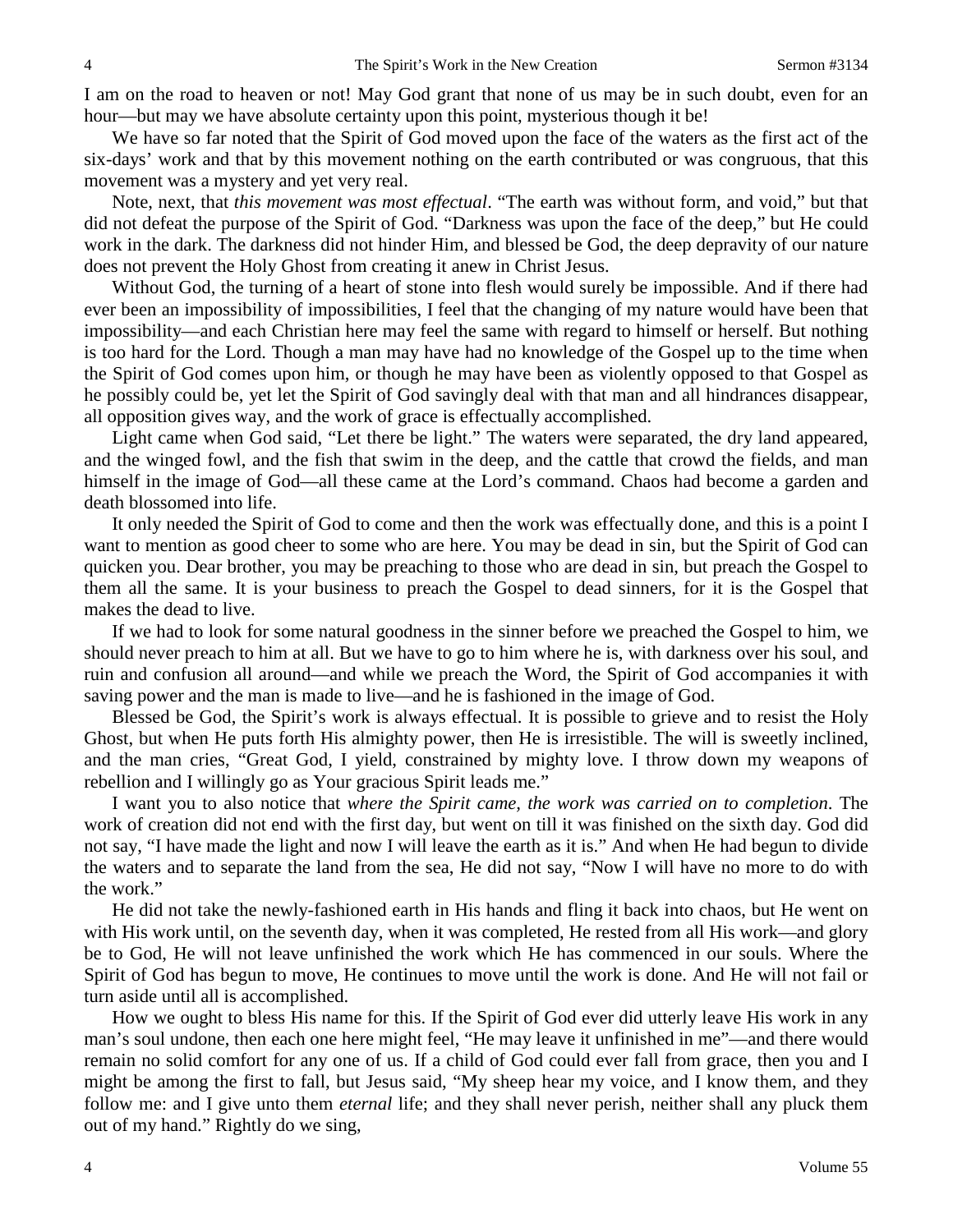#### *"The work which wisdom undertakes Eternal mercy ne'er forsakes."*

As surely as there is a first day, there will come a seventh day in which God will rest because His work will be completed. And as surely as the Spirit of God has moved upon our soul and there has come to us light instead of darkness, so shall there be a day of rest in which we shall keep the Sabbath of God with Him forever, because the Spirit's work has been completed in us even as the work of Christ has been finished on our behalf.

**II.** Now, having thus tried to draw a parallel between the Spirit's work in the old and the new creation, let me go on to the practical part of this evening's meditation and try to show you, in the second place, that THE PARALLEL WE HAVE DRAWN FURNISHES MANY ENCOURAGEMENTS.

And first, it furnishes encouragement *to those distressed sinners who fear that they are utterly beyond the possibility of salvation*. "I," says one, "am conscious that there is no good in me of any sort whatever, but that I am so wicked that grim despair has settled down upon my heart." Listen to the text, my brother, "The earth was without form, and void; and darkness was upon the face of the deep." Is not that an exact description of your heart? "Oh, yes," you say, "that is a terribly true picture of myself."

Well, what comes next? "And the Spirit of God moved upon the face of the waters." While there was confusion, while there was darkness—before there was any sort of preparation for the coming of the Spirit, any kindling of flambeaux with which to break the darkness, or anything that would have seemed like the beginning of order, the Spirit of God moved upon the face of the waters.

Then why should He not move in your soul? Others who were in just as sad a condition as you are now in, have been saved—then why should you not also be saved? You have been a gross sinner, but other equally gross sinners have received the Spirit of God, who has brought Christ to them—so why should not you?

If you have been the vilest of the vile, there is one text that still gives you good cheer. It is that one where Paul speaks of himself as the chief of sinners and yet declares that he was saved. You cannot be a greater sinner than the chief of sinners. The chief is first of all and you can only be second to the chief. Or if you are even equal to him, God has proved His power to save you by saving Saul of Tarsus.

Think of what Saul's case was like when he was on the road to Damascus. Why, if that were possible, it was more chaotic than chaos itself, and darker than the primeval darkness. He was exceedingly mad against the people of God and was bent upon their destruction. Yet the Spirit of God came upon him and within a few minutes he was crying out, "Lord, what wilt thou have me to do?"

Let me further say to you, poor despairing soul, suppose such a one as you are should be saved would it not be a wonder of grace? "Yes," you say, "it would indeed." Well, God is the great Wonder-Worker. It is His delight to do things which are very wonderful, for these bring Him the most glory. Men can do commonplace things, but wonders are wrought by God.

If He were to save you, would you not forever feel indebted to His grace? "Ay," say you, "that I should, if He would take such a black and sinful one as I am and save me." Very well. This is just what He wants in His children, that they should forever love Him and praise Him—and feel that they are under gracious obligations of love to Him.

When God means to make a great saint, He often uses a great sinner as the raw material. It is the man who is greatly in debt who loves the friend who discharges his debt. If I were a physician and I wanted to establish my fame, do you think that I should trouble about you who have a finger ache or some other trifling complaint?

No. If I wanted London to ring with the story of my cures, I would try to find out the man who is nearest to the gates of death, or one who is afflicted with many diseases at once, for if I healed him, all would be amazed and it would be reported everywhere, "This man has wrought this great marvel." Now, Christ is the Physician and you are the patient. And the worse you are, the more glory can He get out of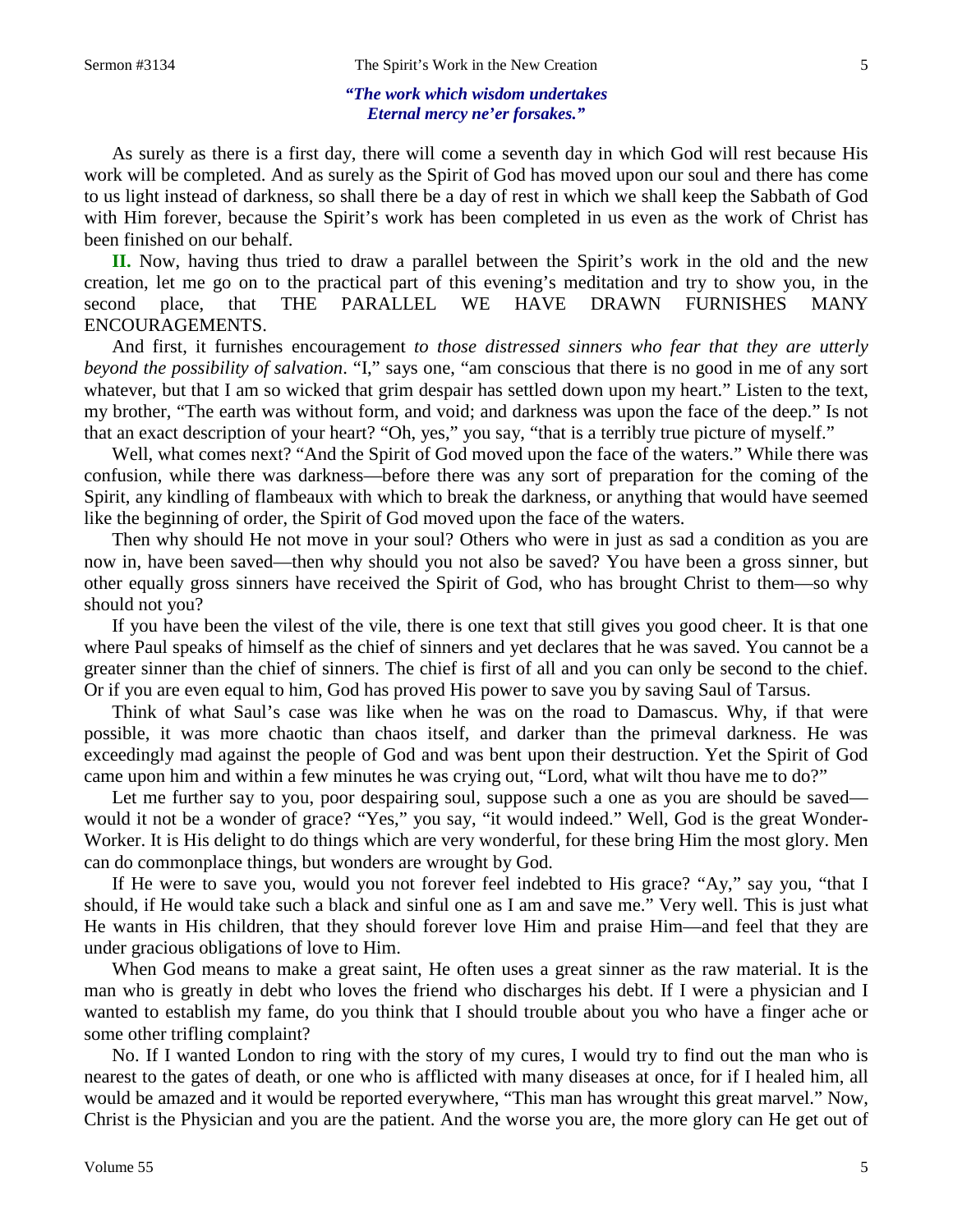you. He is certainly able to save you, bad as you are, and so He will glorify His name as a Savior. "It shall be to the LORD for a name, for an everlasting sign that shall not be cut off."

Thus I say unto you, O soul, though you are empty of everything but sin, the Spirit of God can fill you with grace. And though darkness enshrouds you, the Spirit of God can come upon you and make you light in the Lord. So you need not despair, but rather give your ear attentively to this word of the Lord Jesus Christ, "He that believeth and is baptized shall be saved." Or this, "God so loved the world, that he gave his only begotten Son, that whosoever believeth in him should not perish, but have everlasting life." May the Spirit of God lead you to believe in Jesus!

There is an equal encouragement in this text *for those who are the people of God, or who once thought that they were, but who have fallen into a very sad and miserable condition*. There are some who have walked in the light of God and enjoyed sweet fellowship with Him, but they have been very careless, or they have neglected private prayer, or perhaps they have fallen into sin, and now they have got into such a state of heart that they cannot see anything gracious in themselves.

"Oh!" says such a one, "I am worse than the sinner who never knew Christ. I feel as if I had played the apostate, like Judas, or as if I had turned aside, like Demas, loving the present world, or as if I were a tree without fruit, twice dead, plucked up by the roots. I feel that, in myself, there is no order of grace and no light of love."

Hearken, dear friend, to my text, "And the earth was without form, and void, and darkness was upon the face of the deep. And the Spirit of God moved upon the face of the waters." I bless God that I have many a time known what it is, when I felt most barren, to be made to blossom and bring forth fruit—and when apparently most dead, suddenly to be quickened into ecstatic life.

And when I have, in my own estimation, lain at hell's door, yet by one promise applied with power, by one flash of the divine energy, to be lifted up and made to say, even in that place wherein my soul slept, like Jacob did at Bethel, "This is none other but the house of God, and this is the gate of heaven."

Has not the Spirit of God often dealt so with you experienced saints who know what the ups and downs of the Christian life are? Has He not made you strong when you have been weak and made you to sing just after you had been sighing—and made the waters to be calmest just after the fiercest storm, and your brightest days to follow just after the hurricane?

Then have you rejoiced in the clear shining after rain, when the winter was over and gone, and when the voice of the singing of birds was heard in your land. I know you have found it so. Then do you now think that the Lord waits to find some good thing in you before He will bless you? Did He not love you when you were in your blood, like an infant cast out into the field unwashed and unswaddled? Do you think that His arm is shortened, or that His love is diminished?

You say that you have been unfaithful to Him, but He abides faithful. Your faith may seem to be dead, but "your life is hid with Christ in God." You feel so foul, but—

> *"There is a fountain, fill'd with blood, Drawn from Immanuel's veins; And sinners, plunged beneath that flood, Lose all their guilty stains."*

Do not despair, dear friends—look again to the cross—begin again where you began before. Remember the simple story that I told you long ago of poor Jack the Huckster, [See sermon #47, Christ's Prayer for His People] who used to sing,

> *"I'm a poor sinner, and nothing at all, But Jesus Christ is my All-in-All."*

Get back to that point, dear brother or sister, and so you will get back to light again, and once more you will realize that the Spirit of God is working within your spirit.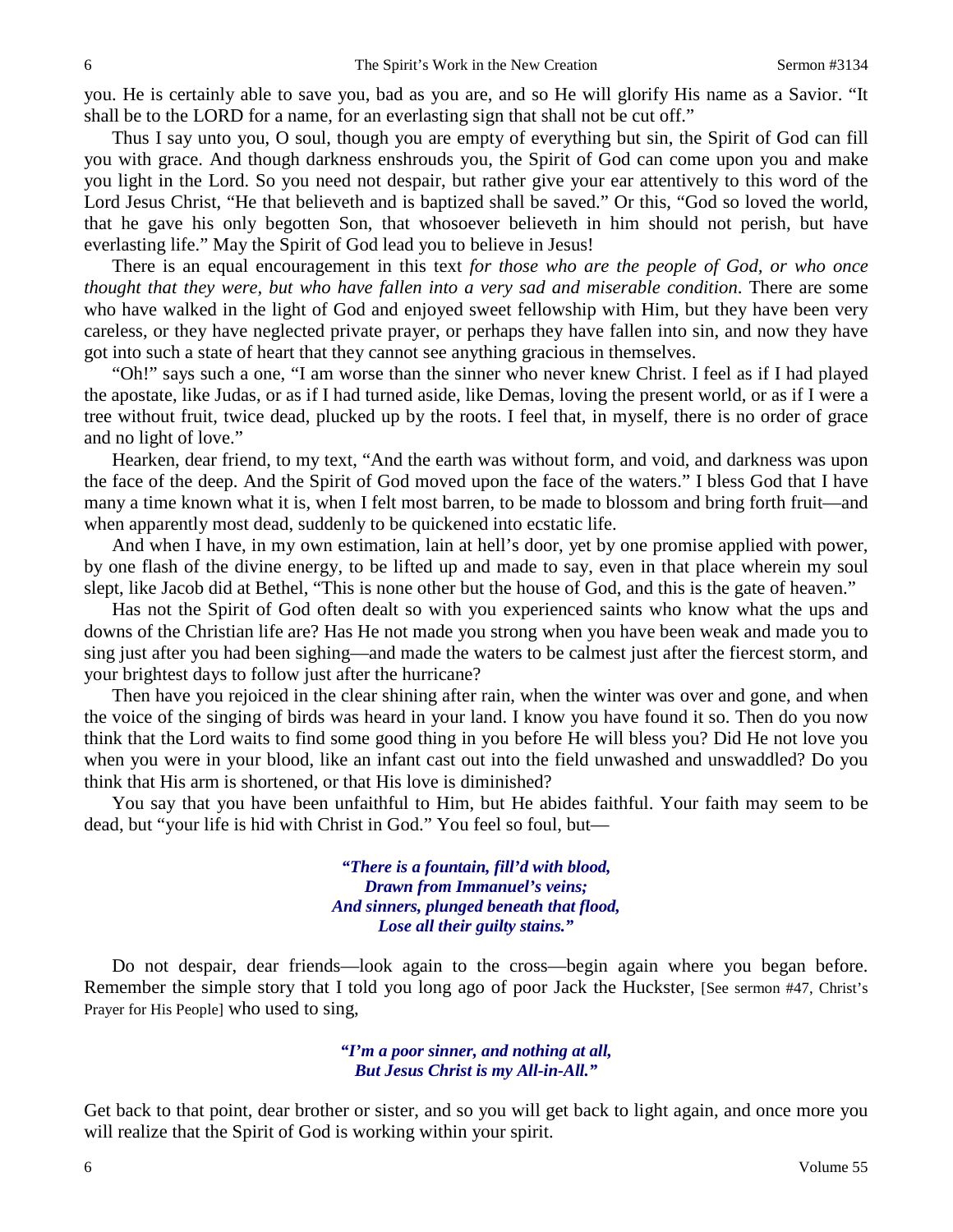I think our text also gives encouragement *to those who are working for God*. You are not now thinking about yourself. You have, by divine grace, advanced beyond that stage, and you are thinking about others. You are going to take a district and visit it—and there are places there that swarm with the worst of characters. You do not know any good people there who are at all likely to welcome and assist you.

Go there, my dear brother, venture there, my dear sister, without any fear, remembering that although "the earth was without form, and void, and darkness was upon the face of the deep, the Spirit of God moved upon the waters." Go to that dark spot, for the Spirit of God will go with you. He will guide you through the darkness and through the chaos—and will help and bless you.

Missionaries have gone to lands where the people were cannibals, but they have not been unsuccessful. The Gospel has been carried to people who were so degraded that they did not seem to have any sense of possessing even a soul—yet the Gospel had not been without fruit among them. No race of men has ever been discovered that has been sunk too low for the Spirit of God to work upon them and to save them. Let us never despair of any, or think that they are beyond the Spirit's power.

"But" says one, "I would like to speak to those who are willing to hear me and who are anxious to be saved." No doubt you would, for most people like easy work, but if the Lord sends you to those who do not wish to be saved, and who have no care at all about religion, you must not pick and choose your work, but you must go where God sends you.

Would you not like to go where God would get the most glory? Of course you would. Well, He gets the most glory when big sinners are saved, when those who hated Him most begin to love Him, when those who were most opposed to His truth gladly receive it. Then there is the greatest triumph of His grace and the greatest glory to His holy name.

I have sometimes thought that I would like to have lived in England in the days of the Puritans. It must have been a great privilege to have heard some of those old masters of theology preaching the Gospel and to have mingled with the holy multitudes that worshipped God in those days when this land was a very Paradise. But there is more need of the preacher of the Gospel now than ever there was and therefore he ought to be glad to be where he is most needed.

A good servant would rather that his master put him where there is plenty for him to do than let him be where there are more workers than work. I see the thick clouds of Popery spreading over the land in every direction and I see scarcely anything in the signs of the times that tends to cheer one's heart. I see plenty of comfort in the Scriptures, I have abundant joy in the Lord, and rest in Him, but as for the way in which things are going in all the churches—ah, Lord God, how has Your Spirit been restrained and how little work does He appear to be doing in these evil times!

But because the times are dark, shall we despair? No, but still remember that when "the earth was without form, and void, and darkness was upon the face of the deep"—then "the Spirit of God moved upon the face of the waters."

Was it not so in Christ's own day and in the time of the apostles? The world was sunk in sin, and superstition, and cruelty—but after Pentecost thousands were converted. Was it not so in Luther's day? The professing church, like another Samson, was lulled to sleep upon the lap of the Delilah of Rome, and the church's locks were utterly shorn—and its strength was gone and it was delivered over to the Philistines.

But in due time, the Spirit of God came into the darkness and the great truth that we are justified by faith—and not by the works of the law—was like a repetition of the ancient command and its sequel, "Let there be light, and there was light." Blessed be God, the darkness of those days could not keep back the light of Luther's preaching, and Calvin's clear transparent teaching, and Zwingli's burning words.

And if all England should become black as night and things grow worse, and worse, and worse, and worse, until they come to the worst—and Satan lords it over all—there would be no cause for fear even then. Fearlessly should the soldiers of Christ still go on, for the Spirit of God will again move when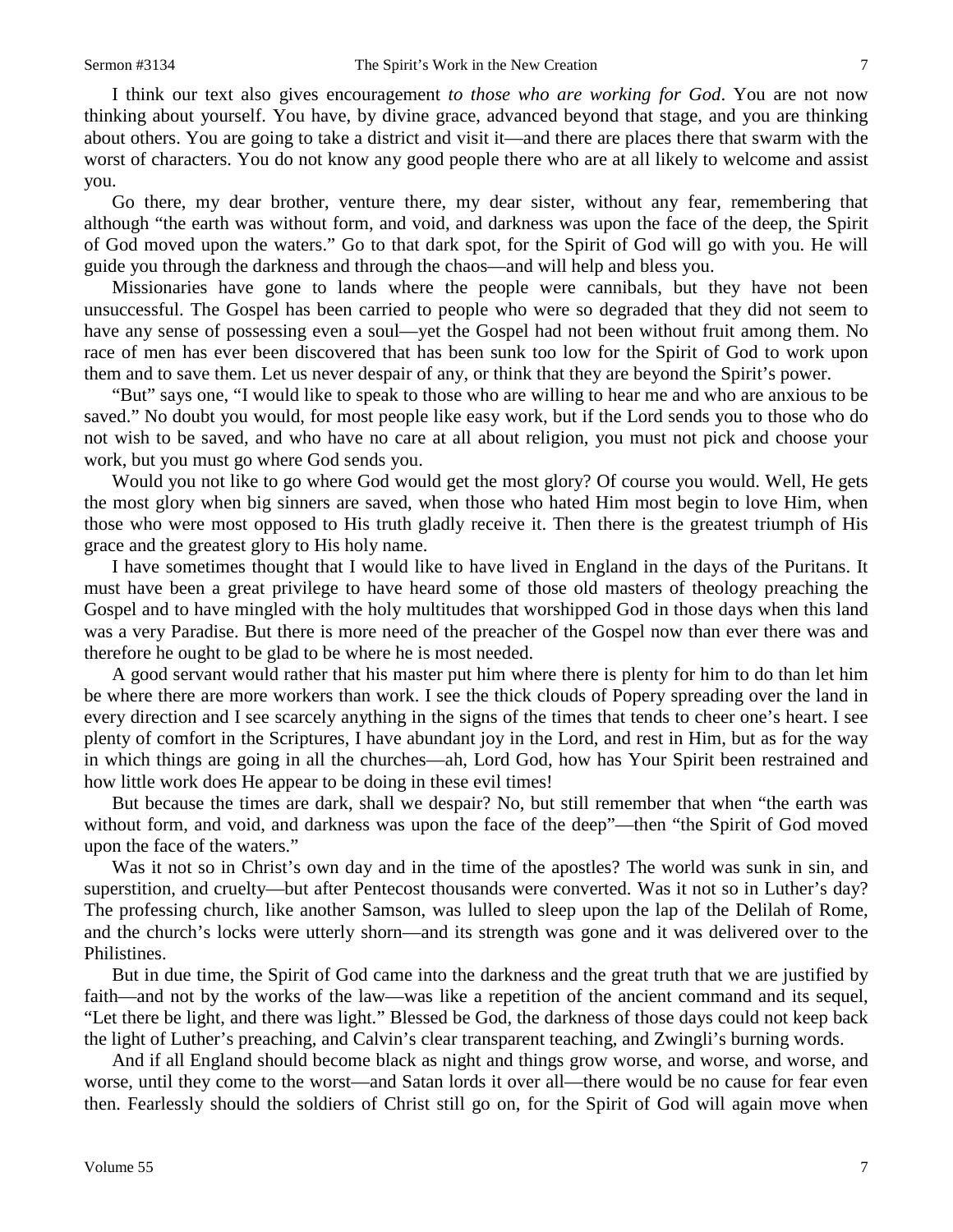chaos and darkness reign. Be of good cheer, brethren and sisters in Christ. Pray on, work on, trust on, and God will indeed bless you.

I earnestly pray that those to whom I have spoken may receive whatever of truth I have uttered, and especially do I pray this for the seeking sinner. How I long that he may realize that the only power that can save him lies outside himself! If you are ever to be accepted before God, you will never be accepted through anything that you are in yourself.

You will have to be accepted in Christ Jesus and in order to be accepted in Christ Jesus, you must have faith in Jesus. If you are ever to be a living child of the living God, the Spirit of God must quicken you. There is in you nothing whatever that can recommend you to God. He and He alone must save you if you are ever to be saved.

"Why," says one, "you drive me to despair by talking like that." I wish I could drive you to such despair as would make you cease from your own works and leave off all ideas of self-salvation—and make you fall, as one dead, before the throne of mercy and cry, "Lord, save me, or I perish!"

We cannot too plainly preach that salvation is of the Lord alone. Everything that is of nature's spinning will have to be unraveled and the soul must be clothed in the spotless robe of the righteousness of Christ. You may build on the sandy foundation of creature-merit, but all you build will surely come down. Oh, that you may cease from such foolish building and that you may build upon what Jesus Christ has done.

*Then* you will build upon the rock, the real foundation. If the Spirit of God will enable you to build there, you will have built for eternity. May grace, mercy, and peace be with you in so doing, through Jesus Christ our Lord! Amen.

# **EXPOSITION BY C. H. SPURGEON**

## *PSALM 50*

**Verses 1-4.** *The mighty God, even the LORD, hath spoken, and called the earth from the rising of the sun unto the going down thereof. Out of Zion, the perfection of beauty, God hath shined. Our God shall come, and shall not keep silence: a fire shall devour before him, and it shall be very tempestuous round about him. He shall call to the heavens from above, and to the earth, that he may judge his people.*

To profess to be the people of God is a very solemn thing, for the apostle Peter tells us that "judgment must begin at the house of God." Those who profess to be His people shall be like the wheat on the threshing floor. John the Baptist, preparing the way for the first coming of Christ, said of Him, "whose fan is in his hand, and he will thoroughly purge his floor." When He comes again, He will separate the precious from the vile, the true saint from the mere pretender.

**5-6.** *Gather my saints together unto me; those that have made a covenant with me by sacrifice. And the heavens shall declare his righteousness: for God is judge himself. Selah.* 

He will not depute this office to another. He knows the details of each case, He knows the motives that have been at the back of every action, He knows the law, and He knows what sentence ought to be passed in every instance. "God is judge himself."

**7-9.** *Hear, O my people, and I will speak; O Israel, and I will testify against thee: I am God, even thy God. I will not reprove thee for thy sacrifices or thy burnt offerings, to have been continually before me. I will take no bullock out of thy house, nor he goats out of thy folds.*

Observe what contempt God expresses in this Psalm for all mere ceremonial sacrifices. They were ordained by God and were acceptable to Him when offered with a right motive. But apart from that motive and apart from their spiritual significance, what was there in them to make them acceptable to the Most High?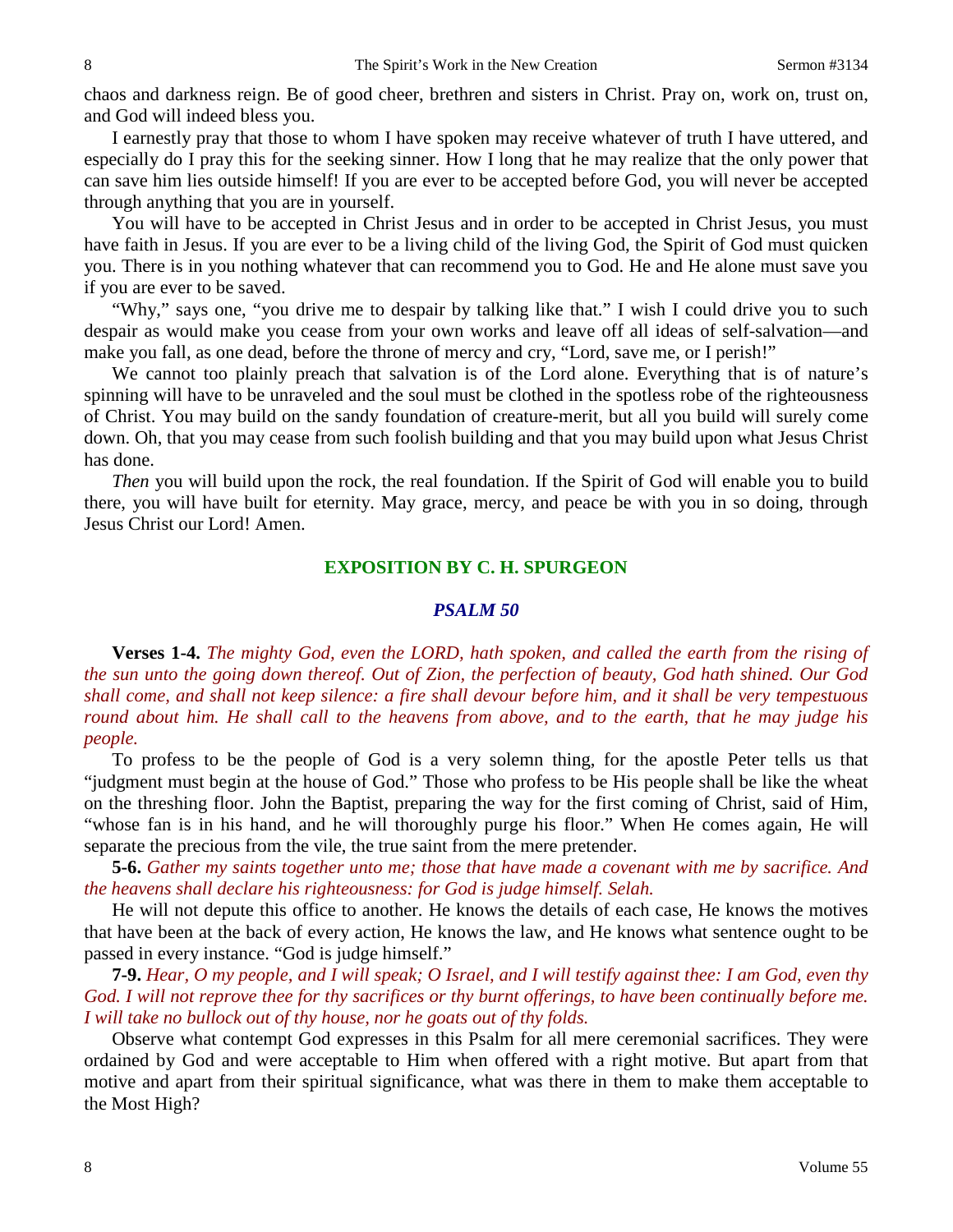Does the Lord delight in the fat of bulls or the blood of goats? There can be nothing in these things, in themselves, that can please His infinite mind, so He says of them, "I will take no bullock out of thy house, nor he goats out of thy folds." Where the heart was not given with the offering, it could not be well-pleasing unto the Lord.

**10-11.** *For every beast of the forest is mine, and the cattle upon a thousand hills. I know all the fowls of the mountains; and the wild beasts of the field are mine*.

If any man thinks that he can make God his debtor by any offering that he brings to Him, what a great mistake he makes! Whatever you bring to God, you will only bring to Him what is already His. The silver and the gold are His as well as "the cattle upon a thousand hills." What we willingly bring to Him out of heartfelt gratitude, He will graciously accept, but if we imagine that there is any merit in what we give, He will have nothing to do with it.

**12-13.** *If I were hungry, I would not tell thee: for the world is mine, and the fullness thereof. Will I eat the flesh of bulls, or drink the blood of goats?* 

"Think you that there is any offering that man can present to me which can appease my wrath, or give me pleasure?"

**14.** *Offer unto God thanksgiving; and pay thy vows unto the Most High:*

The offering of the heart is better than the gift from the purse. The praise and thanksgiving that come out of the very soul—these God will accept.

**15-16.** *And call upon me in the day of trouble: I will deliver thee, and thou shalt glorify me*. [See sermons #1505, Prayer to God in Trouble an Acceptable Sacrifice and #1876, Robinson Crusoe's Text] *But unto the wicked God saith, What hast thou to do to declare my statutes, or that thou shouldest take my covenant in thy mouth?* 

There were, in those days, wicked priests who taught the people what they did not themselves practice, just as there are, in these days, men who, because of their official position, have dared to stand up and declare the Gospel of Christ by which they were not themselves saved, and in which, indeed, they were not even believers.

Are they the men to preach the truth? Are they fit to teach others? Assuredly not, "Unto the wicked God saith, What hast thou to do to declare my statutes, or that thou shouldest take my covenant in thy mouth?"

**17-20.** *Seeing thou hatest instruction, and castest my words behind thee. When thou sawest a thief, then thou consentedst with him, and hast been partaker with adulterers. Thou givest thy mouth to evil, and thy tongue frameth deceit. Thou sittest and speakest against thy brother; thou slanderest thine own mother's son.*

How then can you hope to please God with your formal ceremonies, with your mere attendance at the house of God while your heart is estranged from Him? You do but mock God with all this empty formalism.

**21-22.** *These things hast thou done, and I kept silence; thou thoughtest that I was altogether such an one as thyself: but I will reprove thee, and set them in order before thine eyes. Now consider this,*

"'Consider this,' you who are full of heartless religiousness, you who are so particular in your observance of the outward forms of religion, and yet do not think of God as you should—'consider this.'"

**22.** *Ye that forget God, lest I tear you in pieces, and there be none to deliver*.

What a terrible God is this JEHOVAH whom we serve! If our hearts are not right towards Him, if we dare to mock Him with solemn sounds uttered by false tongues, this verse warns us as to how He will deal with us.

**23.** *Whoso offereth praise glorifieth me: and to him that ordereth his conversation aright will I shew the salvation of God*.